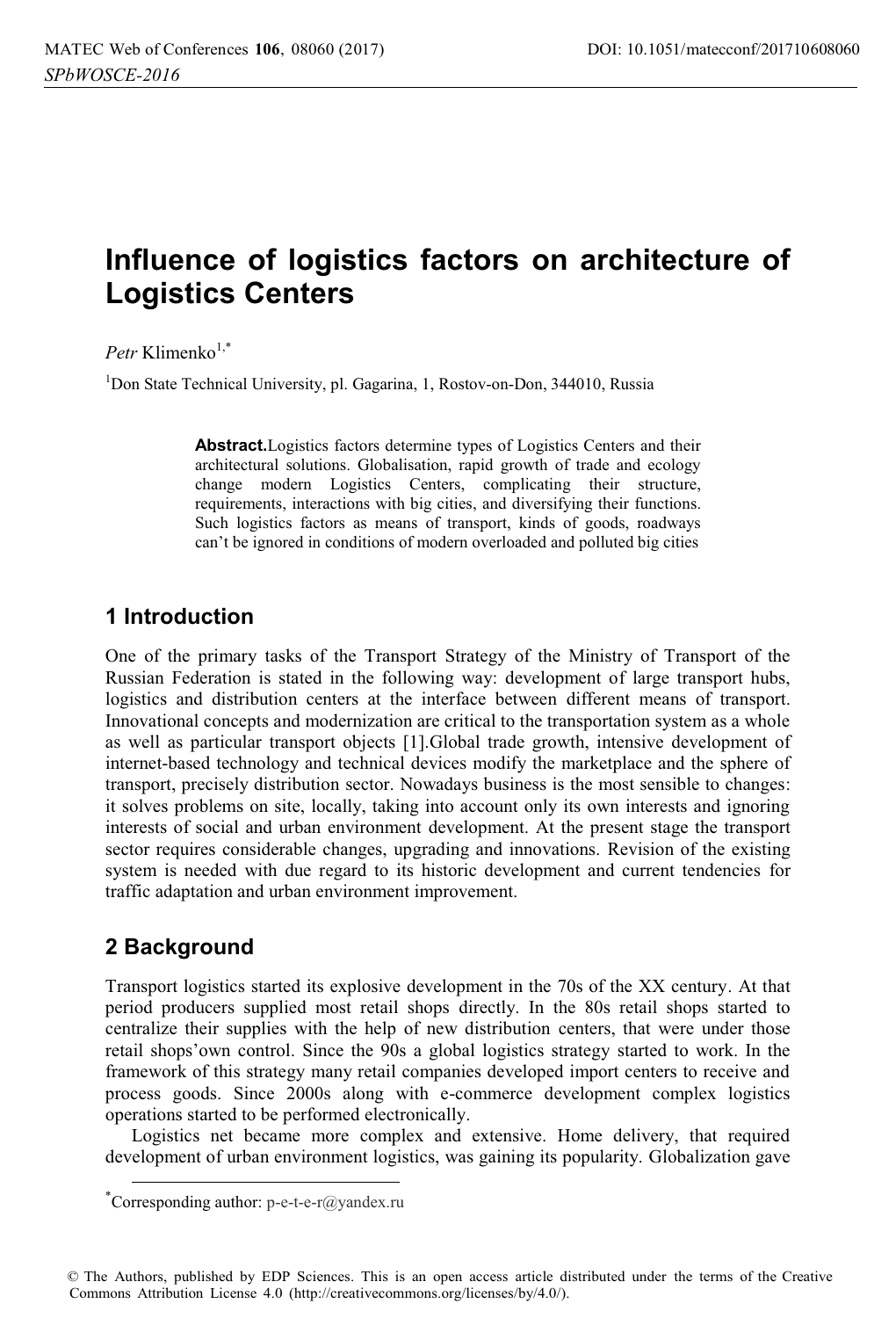boost to international trade which increased 50 times in the period 1950-2000 [2]. Cities grew, and so did consummation.

Traditional warehouses – elements of historically formed logistics network – are being displaced from city and even from its suburbs. They satisfy neither modern production performance requirements nor ecological requirements any more, they don't possess architectural expressiveness and don't fit urban environment. Absence of urban-planning solutions of logistics functionality turn business towards the way of development which is the most convenient for them but not for the city. Thus logistics moves to the outskirts and takes commerce with it to the outskirts.

In 2000s first hypermarkets appeared in Russia. The guiding principle in their location for business became cheap land of outskirts as well as a possibility of location of large warehouses and organizing of shop that sells small wholesale. The main idea of such shops is that good aren't presented on counters but placed in stocks and pallets simply in the halls of a shop. As examples, IKEA and LeroyMerlin etc. can be named.

First such stores appeared in the XIX century in the United States of America: a still underdeveloped but steadily overgrowing ranchos and different farms. The workers at those farms needed from time to time to refill their subsistence stores, and stores of other kinds. Thus, they had to cover long distances to the nearest towns and cities, wasting hours and trying to buy as much necessary things as they could at one time. As a result hypermarkets that resembled warehouses appeared in the suburbs of big cities mainly with the aim to meet the needs of the inhabitants of outskirts. The hypermarket below cities with their large assortment attracted citizens too. Access to hypermarkets wasn't a problem due to overall automobilisation [3].Only today here is understanding that building of hypermarkets has global consequences. Orientation of some hypermarkets on the goods that are not only typical for suburban areas but also on goods that are specific for the center of city creates a certain threat for urban infrastructure [4, 5].

One of the factors that makes hypermarkets in Russia, and particularly in the Southern Federal District, acceptable is deterioration of warehousing stock, its network and absence of centralized concept of distribution, when traders continue to solve logistics questions by means of their own warehouses and other buildings with the similar function.

Taking into account lobby of business and these conditions of unsystematic transportlogistics nets a number of problems are evident in the urban infrastructure.

Hypermarkets provoke people to drive in a car instead of a walk by foot to buy essentials. Consequently it leads to traffic jams and overload of roads with cars from city to hypermarkets in suburbs and on their way back home. In the latter case the same traffic jams are formed by the multiton trucks that drove along the same main roads to city warehouses. Both type of transport – cars and trucks – pollute the air to different extent with harmful emissions of CO2. Besides trucks damage roadway.

It must be also admitted that the combination of two types of transport, cars and trucks, creates a risk of emergency due to the complexity of manoeuvering of trucks in the flow of cars. There are two conclusions: such outskirt concentration of goods that are typical to be sold in the center of city and the goods that are rational to be sold in the suburbs with location of warehouses within city as it all is nowadays is harmful for urban area and the quality of life of citizens. Howeverone can't make it without warehouses in city and without a large assortment of goods in hypermarkets.

## **3 Goods traffic in the modern context**

Profound solution in this situation is difficult to be found: a solution that can turn the situation into advantage for city. But for one modern tendency that is gaining its popularity and is called internet-commerce.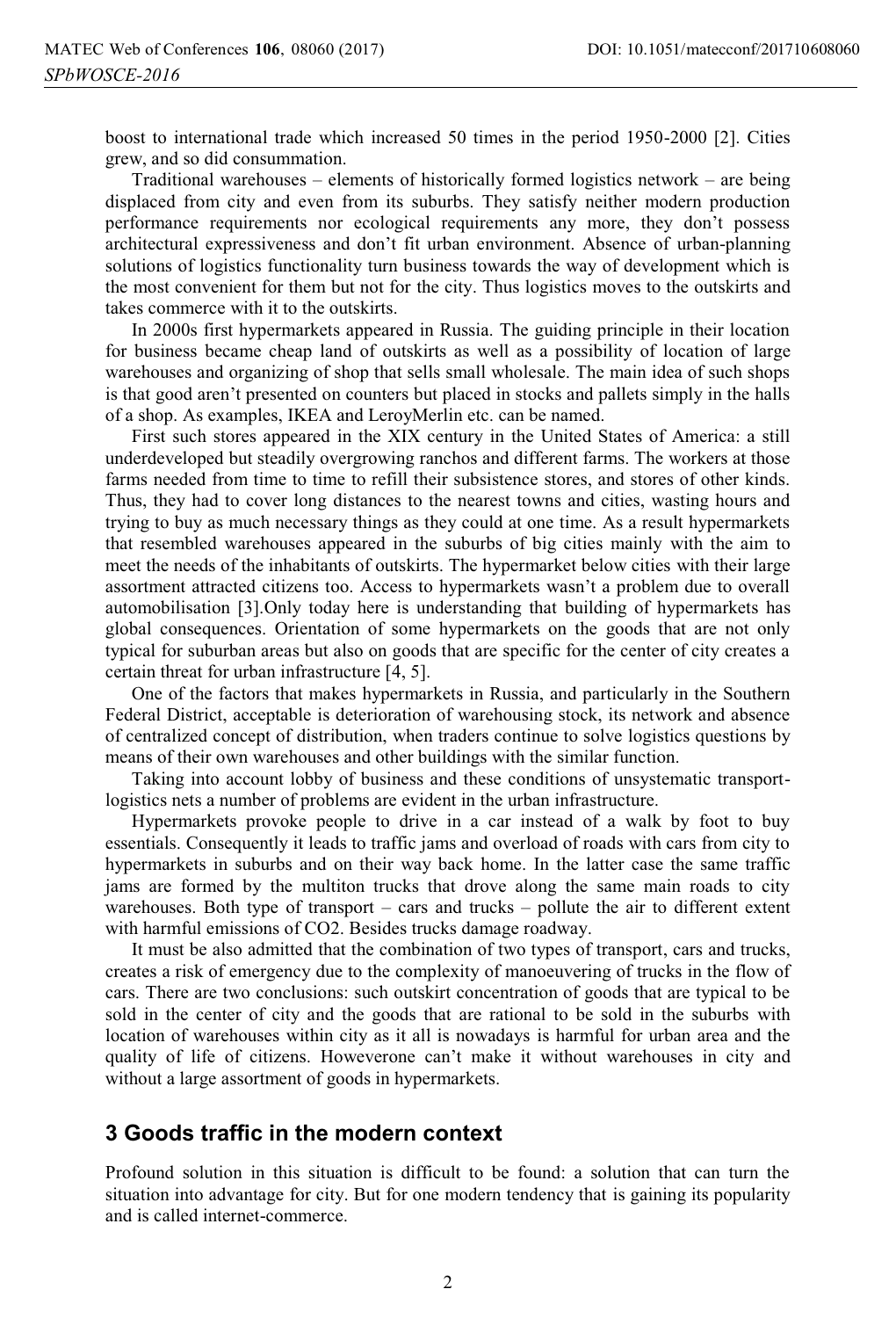Each day more and more goods are bought in the internet where stores are absent at least in their traditional real sense. In reality such e-commerce is represented by a virtual catalogue and a warehouse. Under the influence of this tendency the so-called order fulfillment centers (OFC) appeared: stores where only devices for electronic access to catalogue is present and an area of measuring out (a warehouse in its essence). For such OFCs offices are rented, but those offices are poorly accommodated for the given logistics tasks. Nevertheless OFCs are highly demanded. Following this tendency there is a possibility to make a purchase electronically practically in every hypermarket. Goods that are ordered from home will be either delivered to home or taken from warehouse of store.

Solution of the above mentioned problems can become distribution of hypermarket goods to city districts to provide accessibility within walking distance or short driving distance on condition of decrease of store space as a result of giving the function of storage to Local Urban Logistics Center. In this case the shelves of the store will be filled with goods only for demonstration. For the whole process it means separation examination/demonstration of goods from their storage which becomes more convenient due to its nearer location.

After familiarization at a real or virtual store goods can be collected in the nearest OFC, which performs all functions of storing, processing and measuring out of non-grocery goods as well as function of supplying stores of a certain city district with grocery goods.

E-shops can rent an office in such OFC for operating, and OFC can perform all logistics services. As a rule almost any space in city can be equipped as a shop. Yet special space is required for storing and processing.

Thus there is the possibility to take away trucks from city. They will only deliver goods to the boarder of city. Along with automobile transport there is railroad, water and air transport. Each type of transport has its own characteristics of volume, speed, distance and respectively its own place in the commodity flow.

Understanding of goods movement in the logistics net from producer to consumer. Logistics networks are growing and becoming more complex. To avoid a chaotic uncontrolled situation profound systematization is needed. It would systematize commodity flows and their main junctions that are logistics centers. The systematization can be achieved by classification of LC (logistics center) according to categories of links between junctions in the framework "continent – region (agglomeration) – city".

# **4 Logistics net**

As a result a certain system is revealed and this system turns out to be hierarchic, resembling a circulatory system or a tree with its branches when big branches change into little ones but bringing the same volume of nutritional substances as the big ones to each leaf. The same process should take place in goods distribution: it's impossible to supply all consumers only via large "arteries" – they are needed to be enhanced by centers of middle and small sizes. It's connected with different types of supplies, containers, means of transport that move goods in city and long distances. In logistics different layers of the hierarchic system can be presented by large international, regional and local logistics centers [6]. However it's important to understand areas of responsibility or reasons of appearance of a junction of this or that level.

Differentiation of levels is possible on the basis of types of transport. Such differentiation gives an idea of set of terminals, engineering equipment and many other characteristics of this or that junction.

In this context it's useful to turn to innovative works by Otto Frei and his analogue models for material calculations of structural forms. Precisely: experiments with threads that are wound round a plate and form group of threads after contact with water. Depending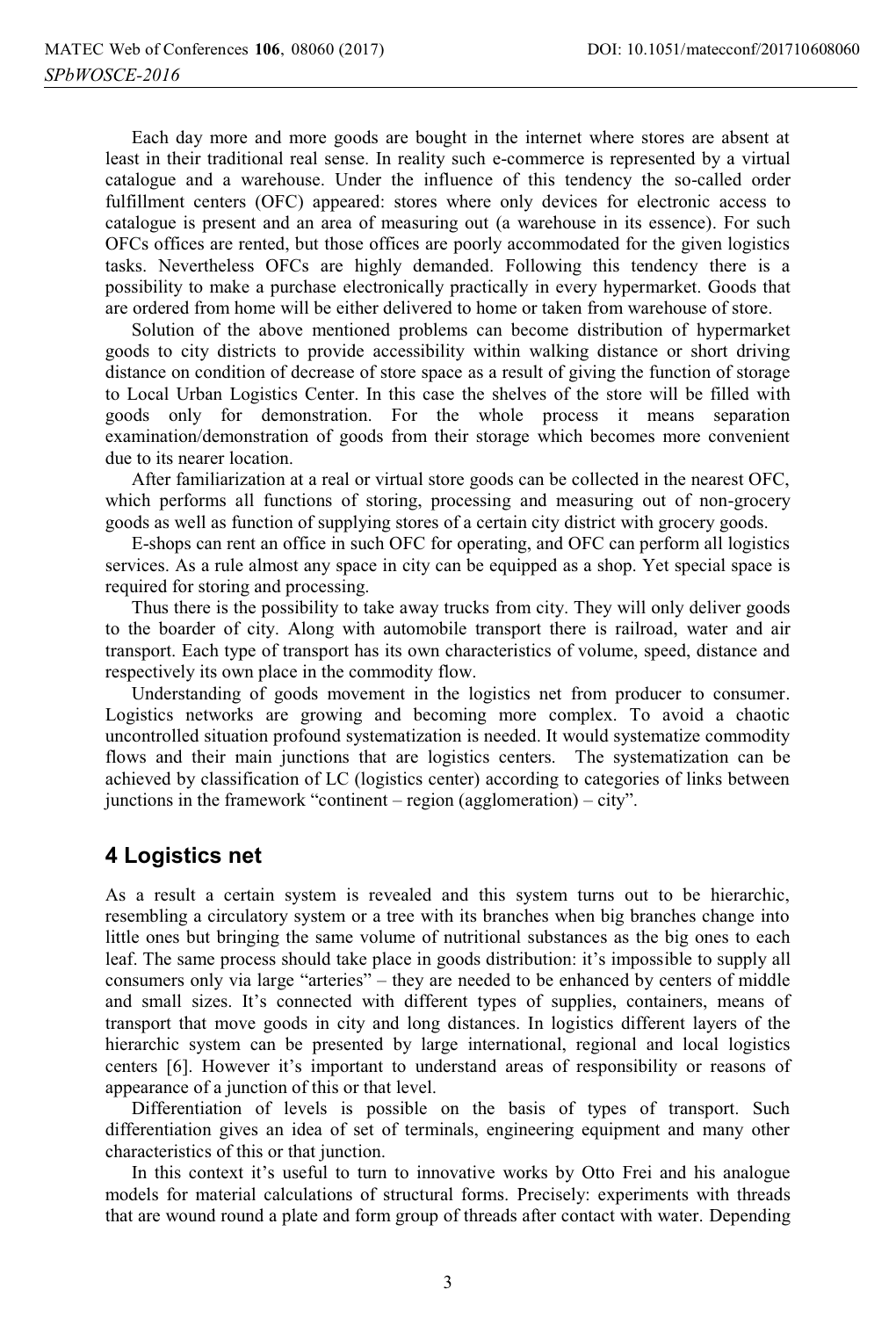on the regulated length of thread a trial model calculates the solution that reduces the length of the threat significantly maintaining the low average bypass factor [7].

The same situation can be seen in logistics – it's not profitable and even sometimes impossible to deliver goods directly from production place to consumption place. There should be a spot where flows unite in large flow and a spot where they separate into small ones. These spots of uniting/separating that should determine the type of logistics network.

Conventional indicator of thread tension can be presented as an optimal distances of goods delivery for transport types as a result of competition. Analysis can show working radius of each type of logistics center. According to the Department of Research of Railroad Transport, Institute of Natural Monopolies volumes of transportation by type of transport are the following: distance up to 1000 km – automobile transport, from 1000 – 3000 km – a zone of competition between different types of transport, more than 3000 km – mainly railroad transport [8].

The reason is that railroad transportation for short and middle distances are more expensive than for the long ones (more than 3000 km). Railroad transport is the most advantageous for long distances, but some kinds of goods, for example, perishables, require fast delivery and that makes air transport the only possible for them

Besides automobile and railroad transport are inseparable from continent, and if there is no rail traffic between continents the only possible ways of shipment are by water or air.

# **5 Elements of Logistics net and a new type of LC**

Thus several elements of hierarchy can be singled out starting from the small to the large: "city – agglomeration", the second link is "interagglomerational" and the third link is "intercontinental".

#### **5.1 Intercontinental link**

Intercontinental link connects foreign productions and logistics centers with International Logistics Centers, that are situated on the main trade directions and receive large supplies of certain kinds of goods from other countries or continents from long distances and perform customs house's functions. Such LC should have an opportunity to serve all kinds of transport with the following priority order: air transport, sea transport, railroad transport, automobile transport. After customs clearance packaging of smaller supplies is carried out. The small supplies are sent to regional LC by railroad, automobile and water transport. This link is the big artery. The interconnection is carried out by the transport that is meant for big supplies.

#### **5.2 Interagglomerational link**

Interagglomerational link is a network of regional LCs that are connected with each other and with international LCs. Regional LCs distribute goods within region or agglomeration to cities'LCs. The important role of regional LC is distribution of goods from trucks and railroad transport to low-tonnage transport that will connect this regional LC with city's LC.

#### **5.3 City-agglomeration**

Among the given links the link "city-agglomeration" is the weakest due to complexity of urban logistics network. The point is the following: a typical LC is an industrial object and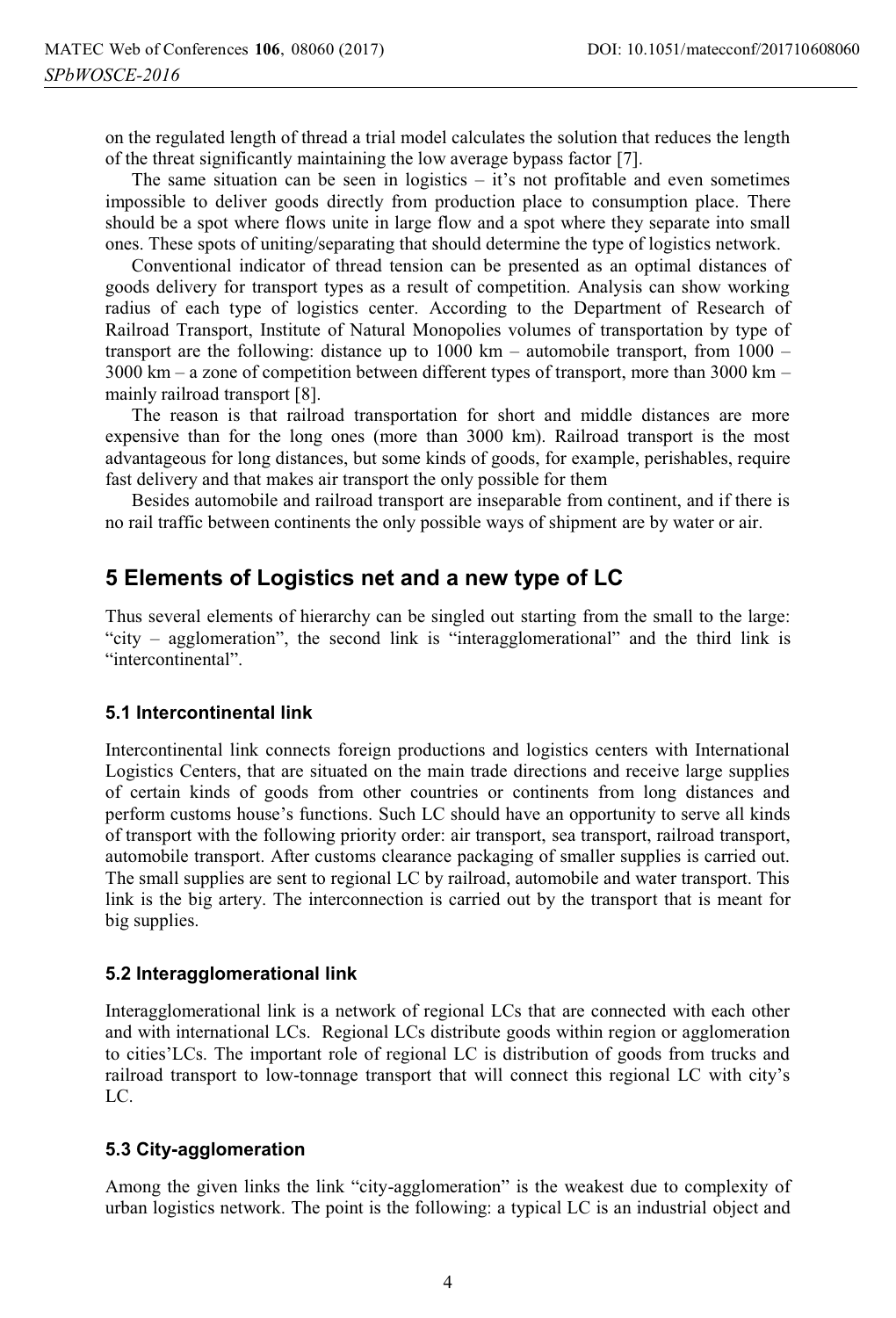to a certain degree can have a harmful effect on urban environment. The most important factor of this effect is heavy truck transport. Trucks cause air pollution, noise, damage of roadway, traffic jams at the entrances of warehouses and streets of cities etc. Many metropolises have laws that regulate and limit movement of trucks completely or partially. In some places such limitation is only on its way.

Meanwhile city planners strive to move LCs out of cities. But it solves one problem provoking another to appear. In this case delivery of goods to consumer and storage become more complex. Besides if all LCsare moved out from city trucks continue to damage roadway of streets and cause traffic jams because goods still have to be delivered to stores and shops. How can growing demand of goods delivery be satisfied taking into account modern tendencies and requirements?

In case of two links (local LC and regional LC) of one "city-agglomeration" level that differ from each other just by their production capacity in the given transport classification, it's needed to connect them with more safe transport that is more suitable for city – light trucks or light commerce vehicles or vans.

Light trucks don't have such harmful effect on city environment as large-tonnage trucks and distribute goods among city's LCs where assembling take place. After that goods are sent to stores and private customs with light trucks that are adjusted to drive within city.

Light trucks are perfect for the connection Local LC – regional LC or the level of "cityagglomeration", that threads the urban structure with its capillary vessels. This kind of trucks is more maneuverable, requireы less space, doesn't need large turn-around areas and doesn't have big sizes that occupies a lot of space in the city center. Usage of light trucks will lessen the traffic load on streets and will deliver big supplies directly to regions of city at the time when streets are free, for example, at night. Citizens can buy goods after reaching stores by foot or covering a small distance by car rather than crossing whole city area to get to one large open warehouse to buy piece goods.

One more advantage of light trucks is that they require less space for load handling at local LCs. This factor is of vital importance in the restrained conditions of cities. Such local LC can't afford large spaces: city will require a vertical development of building volume that is not typical for warehouses. However here interesting solutions can be found: city influenced building of such transport objects as parking lots. In the beginning of the XX century parking lots started to transform from flat ground into a multilayer structure with vertical communication in form of spiral or line ramps.

Being placed into a modern city a new type of local LCs receive a number of restrictions that changes completely its designing. Volume-spatial characteristics as well as ecological and transport issues require to be revised. City and modern tendencies impose another approach to architectural expressiveness.

# **6 Conclusions**

Rapid development of trade, increasing consummation, severization of ecological requirements and other modern tendencies require revision of the existing logistics net with its elements. Appearance of a new type of LCs alongside with a set of city-planning measures which is aimed at redistribution of peripheral hypermarkets' influence should solve a number of problems modern society faced. LC's architecture should refuse traditional closed utilitarian strictly industrial solutions and develop towards humanization. Modern LCs not only can but must possess architectural expressiveness, reflect modern positive social changes, its evolutional growth.